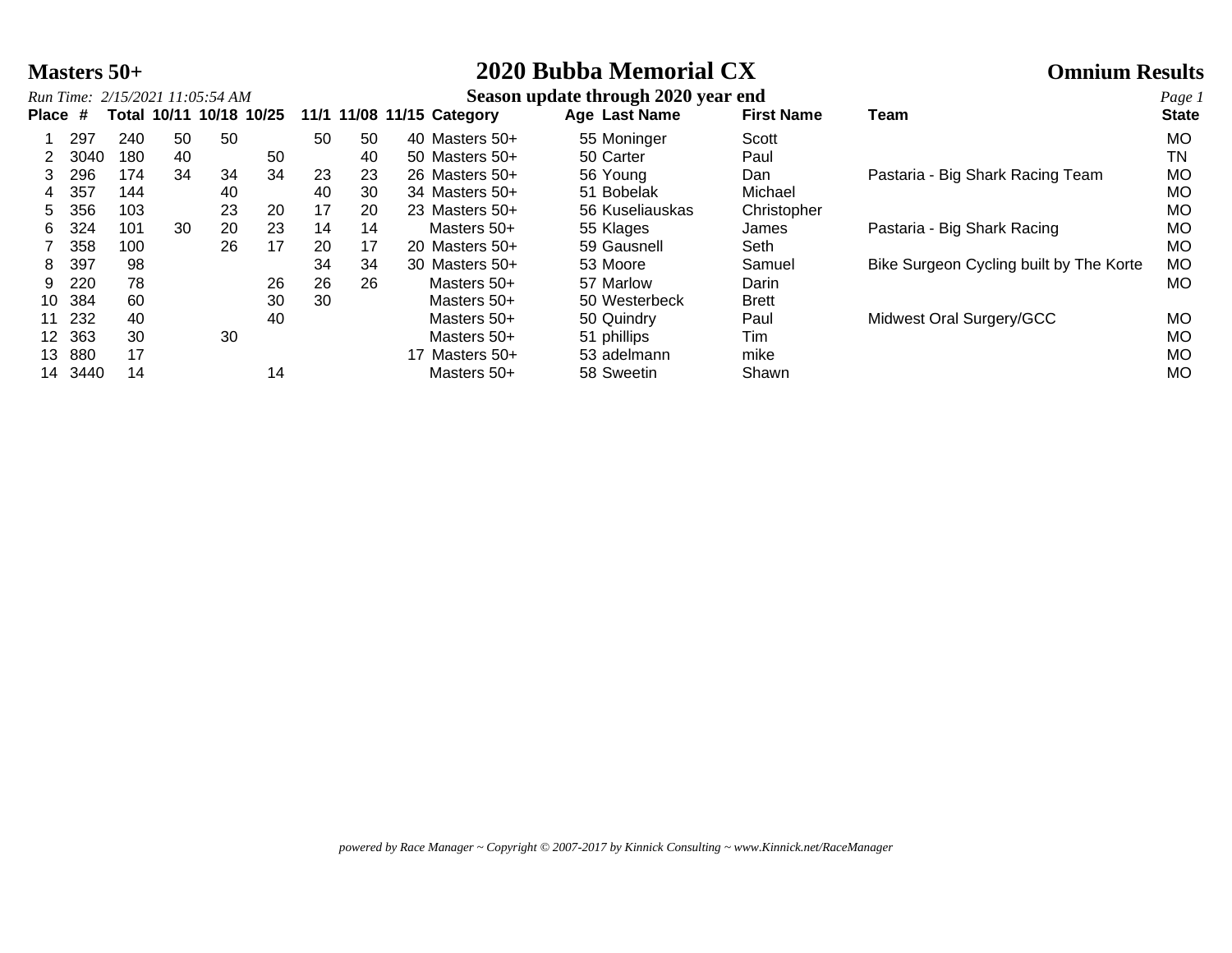# **Singlespeed 2020 Bubba Memorial CX Omnium Results**

|     | Run Time: 2/15/2021 11:05:54 AM |     |     |     |     |     |                                                           | Season update through 2020 year end |                   |      | Page 1       |
|-----|---------------------------------|-----|-----|-----|-----|-----|-----------------------------------------------------------|-------------------------------------|-------------------|------|--------------|
|     |                                 |     |     |     |     |     | Place # Total 10/11 10/18 10/25 11/1 11/08 11/15 Category | Age Last Name                       | <b>First Name</b> | Team | <b>State</b> |
| 294 | 250                             | -50 | -50 | -50 | -50 | -50 | Singlespeed                                               | 36 Bible                            | Cage              |      |              |
| 876 | 50                              |     |     |     |     |     | 50 Singlespeed                                            | 27 Kukla                            | <b>Brian</b>      |      | МO           |
| 399 | 40                              |     |     |     | 40  |     | Singlespeed                                               | 26 Gainer                           | <b>Brian</b>      |      | MO.          |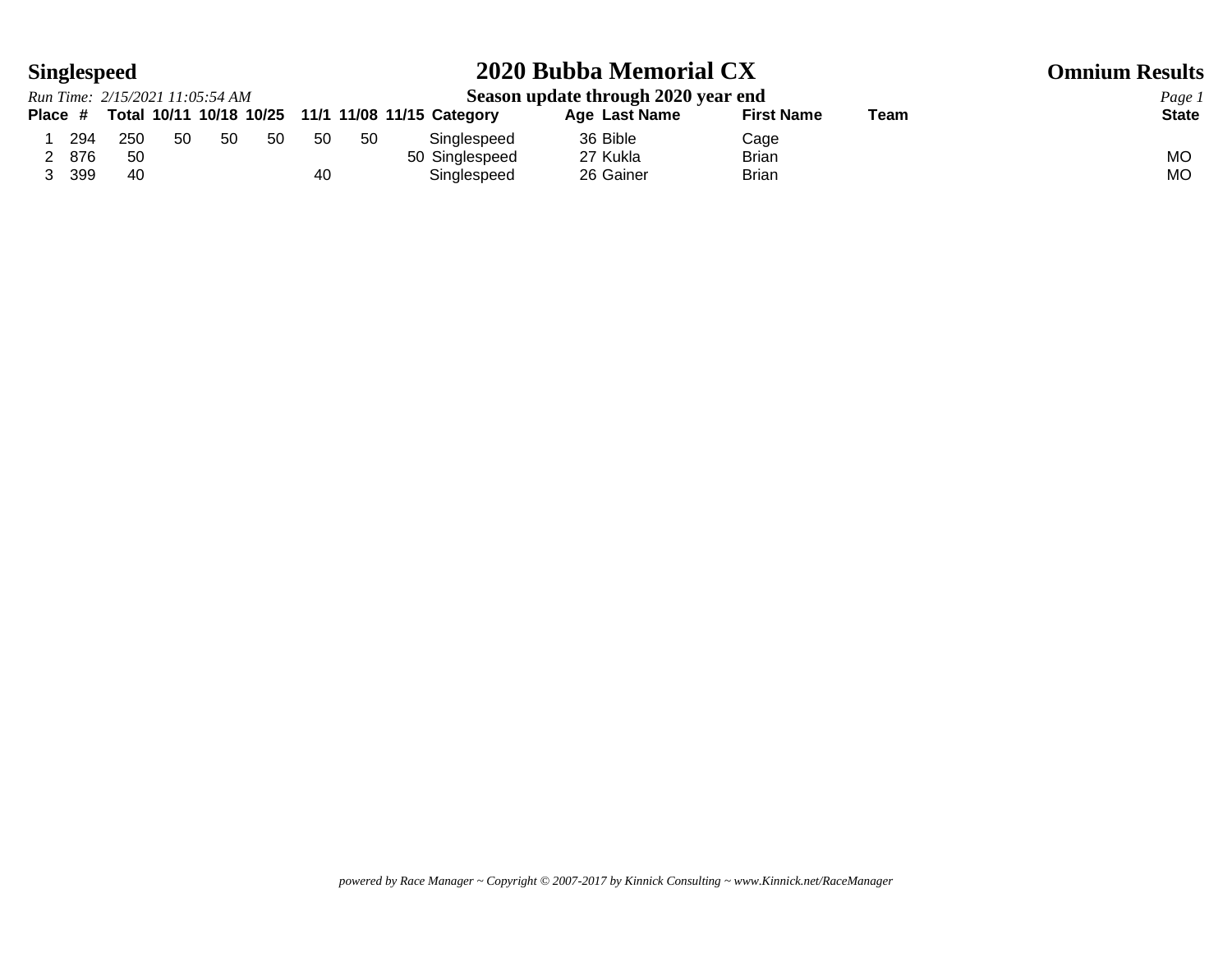# **Juniors 2020 Bubba Memorial CX Omnium Results**

|              |     | Run Time: 2/15/2021 11:05:54 AM |    |                         |    |    |    |                           | Season update through 2020 year end |                   |                                        | Page 1       |
|--------------|-----|---------------------------------|----|-------------------------|----|----|----|---------------------------|-------------------------------------|-------------------|----------------------------------------|--------------|
| <b>Place</b> | #   |                                 |    | Total 10/11 10/18 10/25 |    |    |    | 11/1 11/08 11/15 Category | Age Last Name                       | <b>First Name</b> | Team                                   | <b>State</b> |
|              | 291 | 263                             | 50 | 23                      | 40 | 50 | 50 | 50 Juniors                | 12 Johnson                          | Riley             |                                        | MO.          |
|              | 367 | 188                             |    | 40                      | 34 | 40 | 34 | 40 Juniors                | 15 Baugh                            | Logan             |                                        | <b>MO</b>    |
|              | 326 | 184                             | 30 | 34                      | 26 | 34 | 30 | 30 Juniors                | 13 Lembke                           | Carter            |                                        | <b>MO</b>    |
| 4            | 317 | 140                             | 40 | 50                      | 50 |    |    | Juniors                   | 15 Istvan                           | Jens              |                                        | MO.          |
| 5            | 364 | 126                             |    | 30                      | 30 |    | 40 | 26 Juniors                | 17 Stafford                         | Andrew            | <b>TW Carbon Racing</b>                | <b>MO</b>    |
| 6            | 370 | 116                             |    | 17                      | 20 | 30 | 26 | 23 Juniors                | 15 Chase                            | Neftali           | Chase Law/ChaseNet                     | <b>MO</b>    |
|              | 305 | 68                              | 34 |                         |    |    |    | 34 Juniors                | 14 Bernstein                        | Cooper            | Spin Development Race Team             | ΙA           |
| 8            | 313 | 52                              | 26 | 26                      |    |    |    | Juniors                   | 12 Hagedorn                         | Grady             | Bike Surgeon Cycling Team built by the | IL           |
| 9            | 331 | 43                              | 20 |                         |    |    | 23 | Juniors                   | 10 Moody                            | Aiden             | Move Up Off Road                       | <b>MO</b>    |
| 10           | 312 | 43                              | 23 | 20                      |    |    |    | Juniors                   | 14 Hagedorn                         | Emily             | Bike Surgeon Cycling Team built by the | IL.          |
|              | 827 | 26                              |    |                         |    | 26 |    | Juniors                   | 7 Hendrickson                       | Conner            |                                        | MO.          |
| 12.          | 828 | 23                              |    |                         |    | 23 |    | Juniors                   | 10 Hendrickson                      | Capen             |                                        |              |
| 13           | 385 | 23                              |    |                         | 23 |    |    | Juniors                   | 13 Hill                             | Ethan             |                                        | MO.          |
| 14           | 882 | 20                              |    |                         |    |    |    | 20 Juniors                | 6 Dickerson                         | <b>Brayden</b>    |                                        |              |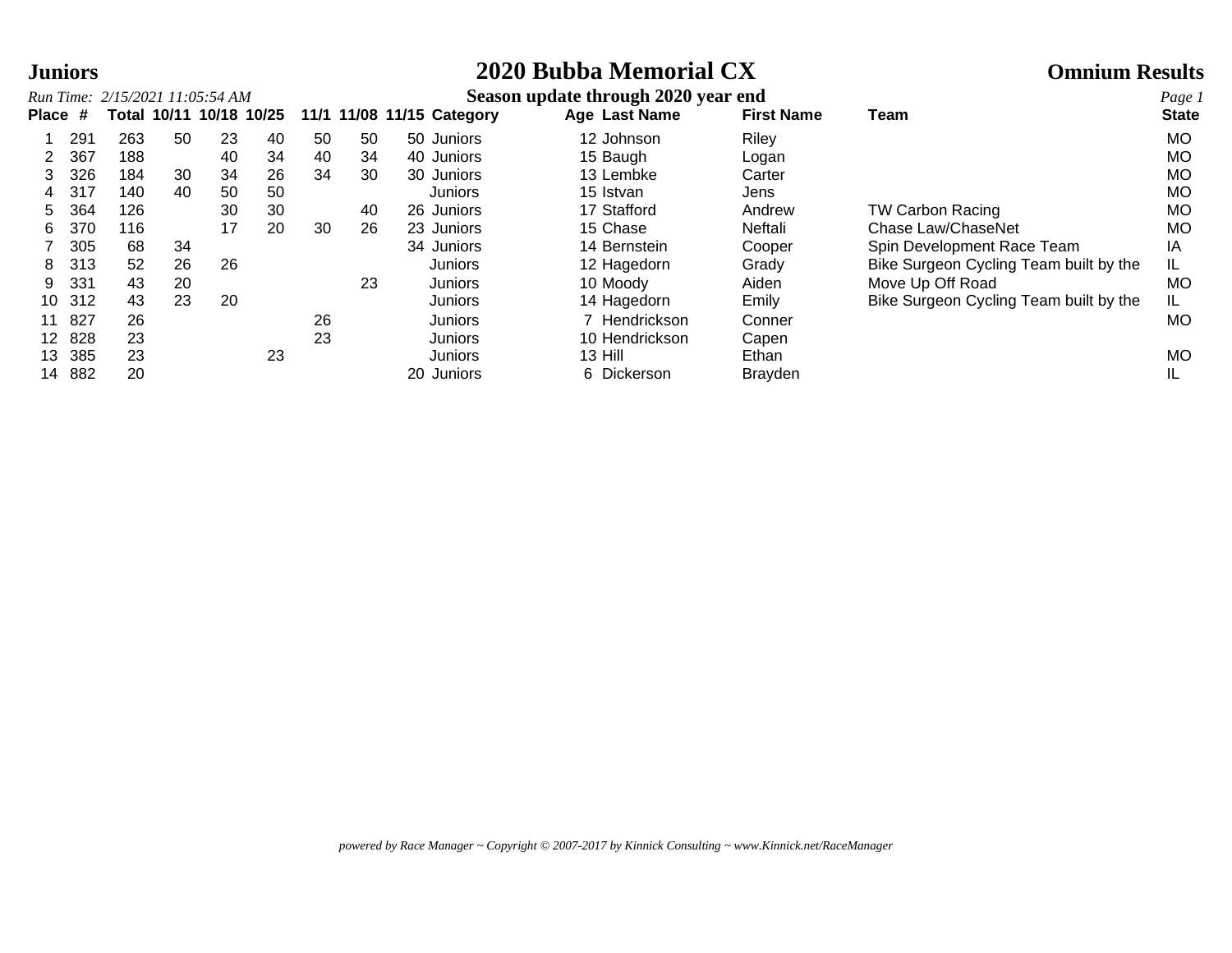# **Women A 2020 Bubba Memorial CX Omnium Results**

### *Run Time: 2/15/2021 11:05:54 AM* **Season update through 2020 year end** *Page 1* **Place # Total 10/11 10/18 10/25 11/1 11/08 11/15 Category Age Last Name First Name Team State** 1 340 300 50 50 50 50 50 50 Women's A 54 Siegel Britta MO 2 187 228 34 40 40 34 40 40 Women's A 40 Wilger Jamie MO 3 2920 162 34 34 30 30 34 Women's A 53 Bragg Stacy Bastaria - Big Shark Racing Team MO 4 303 74 40 34 Women's A 40 Bax Carrie Move Up Off Road MO 5 836 40 40 Women's A 30 Weaver Ashley LA Sweat MO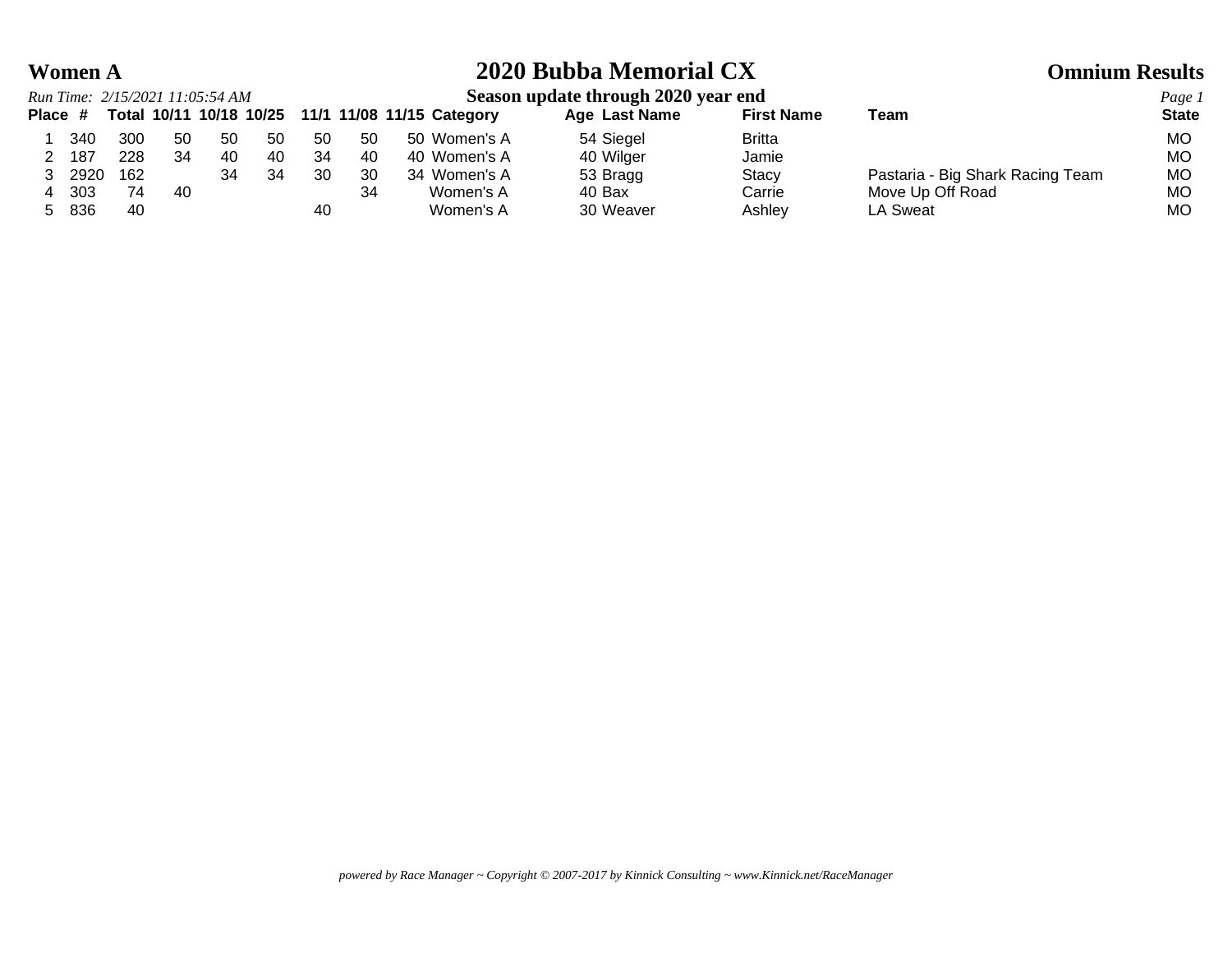# **Women B 2020 Bubba Memorial CX Omnium Results**

|              |      |       |    | Run Time: 2/15/2021 11:05:54 AM |                   |    |    |                           | Season update through 2020 year end |                   |                                  | Page 1       |
|--------------|------|-------|----|---------------------------------|-------------------|----|----|---------------------------|-------------------------------------|-------------------|----------------------------------|--------------|
| <b>Place</b> | -#   | Total |    |                                 | 10/11 10/18 10/25 |    |    | 11/1 11/08 11/15 Category | Age Last Name                       | <b>First Name</b> | Team                             | <b>State</b> |
|              | 3380 | 250   |    | 50                              | 50                | 50 | 50 | 50 Women's B              | 21 Schnettgoecke                    | <b>Nicolette</b>  |                                  | MO.          |
|              | 293  | 188   | 50 | 40                              | 34                | 34 |    | 30 Women's B              | 34 Cooper                           | Lory              | Road Crew Coffee Racing          | MO.          |
|              | 372  | 90    |    | 26                              |                   | 30 | 34 | Women's B                 | 31 Crumley                          | Mary              |                                  |              |
| 4            | 395  | 80    |    |                                 |                   | 40 |    | 40 Women's B              | 99 Artison                          | Elle              |                                  |              |
| 5.           | 289  | 76    | 23 | 30                              |                   | 23 |    | Women's B                 | 26 Seggebruch                       | Paige             |                                  | MO.          |
| 6            | 374  | 68    |    | 34                              |                   |    |    | 34 Women's B              | 36 Cushard                          | Courtney          |                                  |              |
|              | 400  | 66    |    |                                 |                   | 26 | 40 | Women's B                 | 99 Wheeler                          | Audrey            |                                  |              |
| 8            | 271  | 60    |    |                                 | 30                |    | 30 | Women's B                 | 25 Huck                             | Rachel            |                                  | MO.          |
| 9            | 307  | 56    | 30 |                                 |                   |    |    | 26 Women's B              | 46 Bernstein                        | Kerrie            | Zealous Racing                   | ΙA           |
| 10           | 3470 | 49    | 26 |                                 |                   |    |    | 23 Women's B              | 34 Yanchilina                       | Anastasia         |                                  | <b>MO</b>    |
| 11           | 89   | 40    |    |                                 | 40                |    |    | Women's B                 | 34 Redensek                         | Veronika          | Road Crew Coffee Racing          | MO           |
| 12.          | 292  | 40    | 40 |                                 |                   |    |    | Women's B                 | 53 Bragg                            | <b>Stacy</b>      | Pastaria - Big Shark Racing Team | MO.          |
| 13           | 265  | 34    | 34 |                                 |                   |    |    | Women's B                 | 31 Henning                          | Christina         |                                  | MO           |
| 14           | 398  | 20    |    |                                 |                   | 20 |    | Women's B                 | 20 Gomes                            | Melissa           | <b>SBR Quantum Racing</b>        | МO           |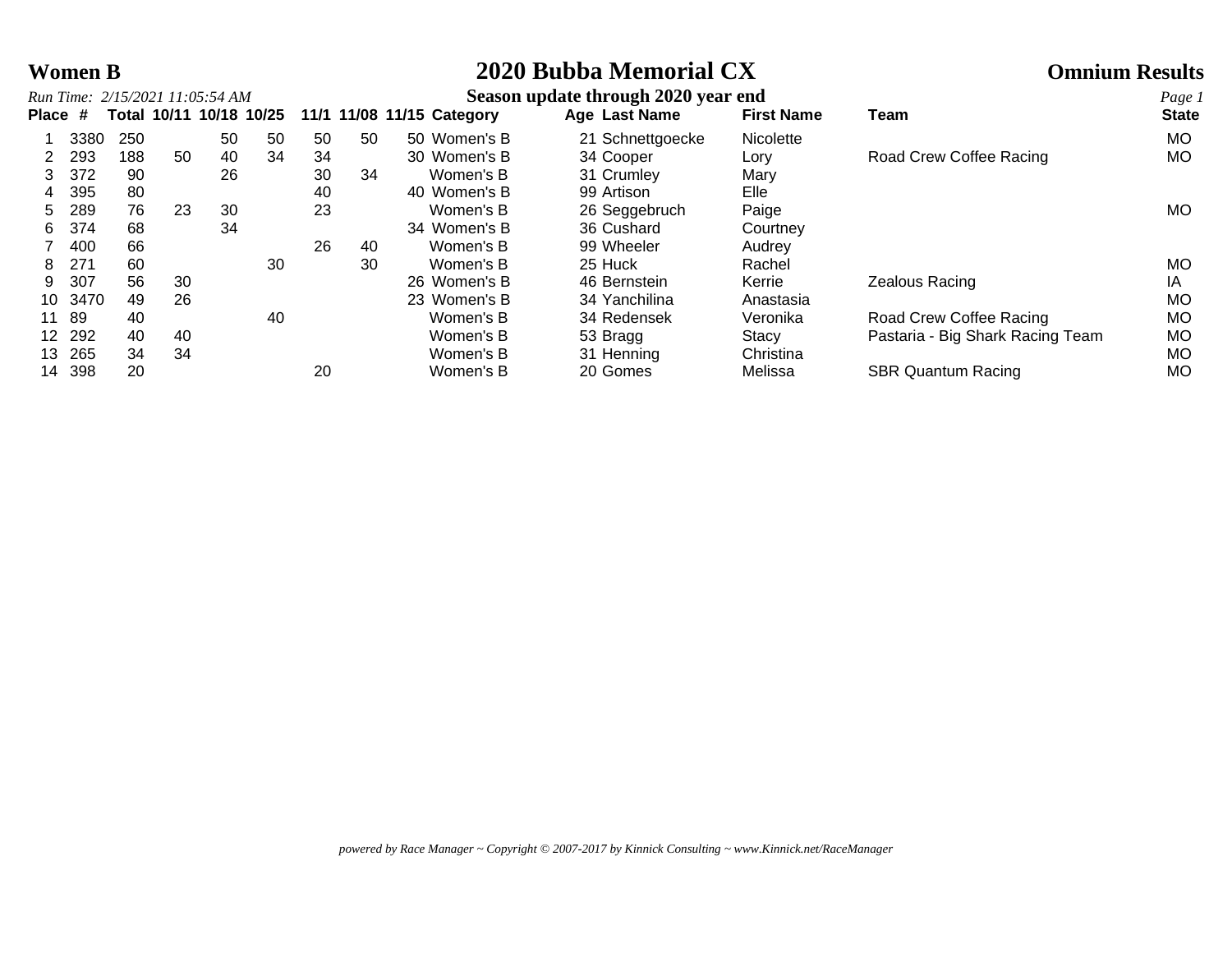# **C Race 2020 Bubba Memorial CX Omnium Results**

|       |      | Run Time: 2/15/2021 11:05:54 AM |                |                         |                |                |    |                           | Season update through 2020 year end |                   |                                        | Page 1       |
|-------|------|---------------------------------|----------------|-------------------------|----------------|----------------|----|---------------------------|-------------------------------------|-------------------|----------------------------------------|--------------|
| Place | -#   |                                 |                | Total 10/11 10/18 10/25 |                |                |    | 11/1 11/08 11/15 Category | Age Last Name                       | <b>First Name</b> | <b>Team</b>                            | <b>State</b> |
| 1     | 286  | 166                             | 40             | 34                      |                | 40             | 12 | 40 C Race                 | 35 Kemmis                           | Michael (Sean)    |                                        | <b>MO</b>    |
| 2     | 30   | 157                             | 10             | 23                      | 10             | 34             | 30 | 50 C Race                 | 46 Collier                          | Tom               |                                        | <b>MO</b>    |
| 3     | 8    | 130                             | 30             | 50                      | 50             |                |    | C Race                    | 48 Schellenberger                   | Kurt              |                                        | <b>MO</b>    |
| 4     | 325  | 124                             | 20             | 17                      | 17             | 30             | 17 | 23 C Race                 | 55 Kusterer                         | Robert            | Pastaria - Big Shark Racing Team       | <b>MO</b>    |
| 5     | 369  | 122                             |                | 10                      | 30             | 26             | 26 | 30 C Race                 | 51 Chase                            | Matthew           | Chase Law/ChaseNet                     | <b>MO</b>    |
| 6     | 3510 | 98                              |                | 30                      |                |                | 34 | 34 C Race                 | 21 Nilsen                           | Kristian          |                                        | <b>MO</b>    |
| 7     | 58   | 85                              | 12             | 26                      | 23             | 10             |    | 14 C Race                 | 46 Rowold                           | David             | Pastaria                               | <b>MO</b>    |
| 8     | 290  | 69                              | 14             | 14                      | 26             |                |    | 8 C Race                  | 36 Helvey                           | John              |                                        | <b>MO</b>    |
| 9     | 376  | 62                              |                | 20                      | 20             | 14             | 8  | C Race                    | 59 Holman                           | Darryl            |                                        | <b>MO</b>    |
| 10    | 377  | 61                              |                | 12                      |                | 23             |    | 26 C Race                 | 41 Mcloed                           | Jeremy            |                                        | <b>MO</b>    |
| 11    | 3660 | 51                              |                | 4                       | 9              | 17             | 9  | 12 C Race                 | 25 Meyer                            | Stephan           |                                        | <b>MO</b>    |
| 12    | 3340 | 50                              |                |                         |                |                | 50 | C Race                    | 62 Pacini                           | Tony              | Velo Force                             | <b>MO</b>    |
| 13    | 868  | 50                              |                |                         |                | 50             |    | C Race                    | 33 Stewart                          | Justin            |                                        | <b>MO</b>    |
| 14    | 349  | 50                              | 50             |                         |                |                |    | C Race                    | 99 Martin                           | Johnny            |                                        | <b>MO</b>    |
| 15    | 332  | 41                              | 9              | 9                       | 14             | 9              |    | C Race                    | 32 Mort                             | Keefan            |                                        | <b>MO</b>    |
| 16    | 864  | 40                              |                |                         |                |                | 40 | C Race                    | 37 Hitzhusen                        | Mark              |                                        | <b>MO</b>    |
| 17    | 391  | 40                              |                |                         | 40             |                |    | C Race                    | 40 Landsness                        | Eric              |                                        | <b>MO</b>    |
| 18    | 375  | 40                              |                | 40                      |                |                |    | C Race                    | 56 Linhares                         | Thomas            |                                        | <b>MO</b>    |
| 19    | 386  | 34                              |                |                         | 34             |                |    | C Race                    | 29 Ferguson                         | Andrew            | <b>DMOS Racing Team</b>                | IA           |
| 20    | 311  | 34                              | 34             |                         |                |                |    | C Race                    | 46 Hagedorn                         | David             | Bike Surgeon Cycling Team built by the | IL.          |
| 21    | 3170 | 34                              |                |                         |                | 20             | 14 | C Race                    | 15 Istvan                           | Jens              |                                        | <b>MO</b>    |
| 22    | 3400 | 32                              |                | 7                       |                | 5              | 20 | C Race                    | 54 Siegel                           | <b>Britta</b>     |                                        | <b>MO</b>    |
| 23    | 336  | 28                              | $\,6$          | 8                       | $\overline{7}$ | $\overline{7}$ |    | C Race                    | 19 Roth                             | Joseph            |                                        | <b>MO</b>    |
| 24    | 318  | 26                              | 26             |                         |                |                |    | C Race                    | 48 JOHNSON                          | <b>KEITH</b>      | <b>VELO FORCE</b>                      | <b>MO</b>    |
| 25    | 3810 | 26                              |                |                         | 6              | 8              | 5  | 7 C Race                  | 41 Kopler                           | <b>Bob</b>        |                                        | <b>MO</b>    |
| 26    | 3050 | 25                              | 8              |                         |                |                |    | 17 C Race                 | 14 Bernstein                        | Cooper            | Spin Development Race Team             | IA           |
| 27    | 2950 | 24                              |                | 5                       |                |                | 10 | 9 C Race                  | 48 Reams                            | Jud               |                                        | <b>MO</b>    |
| 28    | 845  | 23                              |                |                         |                |                | 23 | C Race                    | 21 Cherenson                        | Daniel            |                                        | <b>MO</b>    |
| 29    | 315  | 23                              | 23             |                         |                |                |    | C Race                    | 52 Martin                           | Robert            | Pastaria - Big Shark Racing Team       | <b>MO</b>    |
| 30    | 883  | 20                              |                |                         |                |                |    | 20 C Race                 | 16 finch                            | sam               |                                        | <b>MO</b>    |
| 31    | 3300 | 19                              |                | 3                       | 5              | 4              |    | 6 C Race                  | 59 Miller                           | James             |                                        | <b>MO</b>    |
| 32    | 844  | 18                              |                |                         |                | 12             | 6  | C Race                    | 31 Blaser                           | David             |                                        | <b>MO</b>    |
| 33    | 277  | 17                              | 17             |                         |                |                |    | C Race                    | 37 Holder                           | Jared             |                                        | <b>TN</b>    |
| 34    | 341  | 17                              | $\overline{7}$ | 6                       |                |                | 4  | C Race                    | 30 Slavich                          | Joe               |                                        | <b>MO</b>    |
| 35    | 841  | 14                              |                |                         | 8              | 6              |    | C Race                    | 18 O'Brien                          | Patrick           |                                        | <b>MO</b>    |
| 36    | 3780 | 12                              |                |                         | 12             |                |    | C Race                    | 37 Brewer                           | Daniel            |                                        | <b>MO</b>    |

*powered by Race Manager ~ Copyright © 2007-2017 by Kinnick Consulting ~ www.Kinnick.net/RaceManager*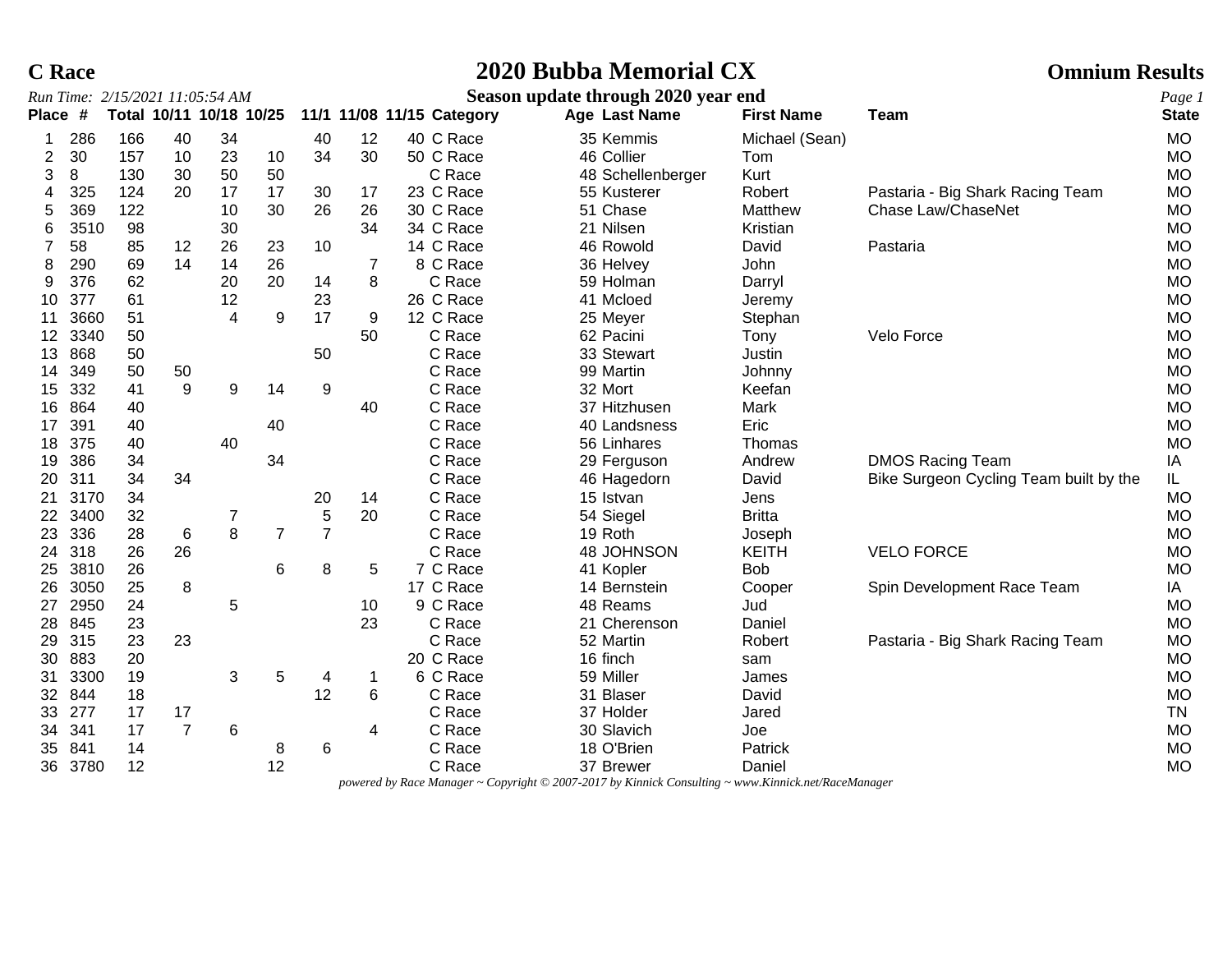# **C Race 2020 Bubba Memorial CX Omnium Results**

|         |         | Run Time: 2/15/2021 11:05:54 AM |   |                         |  |                           |            | Season update through 2020 year end |        |                   |                  | Page 2       |
|---------|---------|---------------------------------|---|-------------------------|--|---------------------------|------------|-------------------------------------|--------|-------------------|------------------|--------------|
| Place # |         |                                 |   | Total 10/11 10/18 10/25 |  | 11/1 11/08 11/15 Category |            | Age Last Name                       |        | <b>First Name</b> | Team             | <b>State</b> |
| 37      | 344     | 12                              | 5 |                         |  | 4 C Race                  |            | 58 Sweetin                          | Shawn  |                   |                  | MO.          |
|         | 38 3680 |                                 |   |                         |  | 5 C Race                  | 25 Bakus   |                                     | Alex   |                   |                  | MO           |
| 39 321  |         |                                 |   |                         |  | 3 C Race                  | 20 kessler |                                     | Linus  |                   |                  | MO           |
| 40 884  |         | 10                              |   |                         |  | 10 C Race                 |            | 54 Anderson                         | Rob    |                   |                  | MO           |
| 41 322  |         |                                 |   |                         |  | 2 C Race                  | 52 Kessler |                                     | Matt   |                   |                  | MO           |
| 42 843  |         |                                 |   |                         |  | C Race                    | 29 Runzo   |                                     | Zach   |                   |                  | MO           |
| 43 390  |         |                                 |   |                         |  | C Race                    |            | 41 Johnson                          | Damien |                   |                  | MO           |
| 44 335  |         |                                 |   |                         |  | C Race                    |            | 21 Roberts                          | Jeremy |                   | <b>SBR Rockr</b> | MO.          |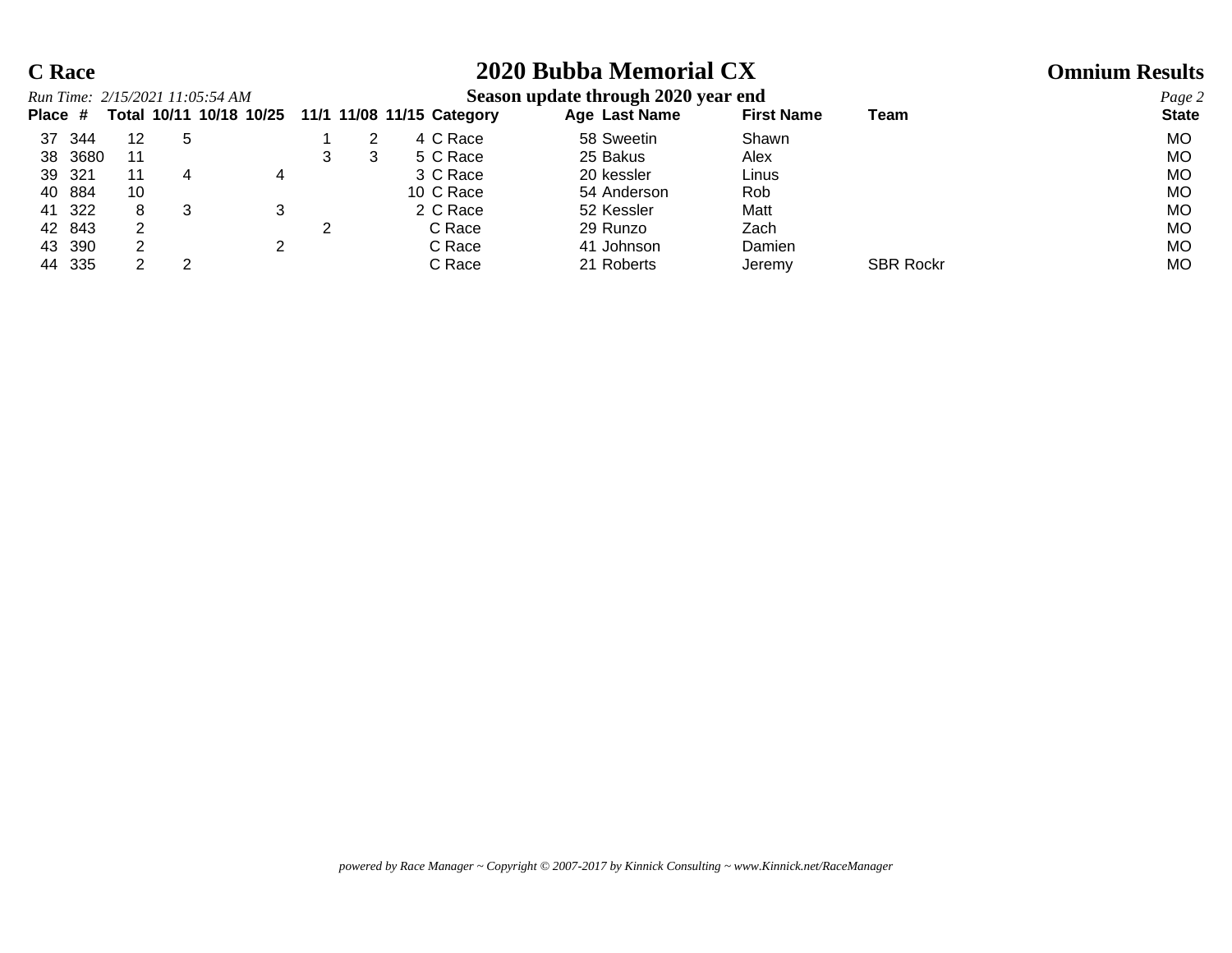## **B Race 2020 Bubba Memorial CX Omnium Results**

|              |      | Run Time: 2/15/2021 11:05:54 AM |    |                         |    |    |    |                           | Season update through 2020 year end |                   |                                  | Page 1       |
|--------------|------|---------------------------------|----|-------------------------|----|----|----|---------------------------|-------------------------------------|-------------------|----------------------------------|--------------|
| <b>Place</b> | #    |                                 |    | Total 10/11 10/18 10/25 |    |    |    | 11/1 11/08 11/15 Category | Age Last Name                       | <b>First Name</b> | Team                             | <b>State</b> |
|              | 285  | 188                             | 34 | 50                      | 34 | 30 | 40 | <b>B</b> Race             | 39 Link                             | Michael           |                                  | <b>MO</b>    |
| 2            | 287  | 151                             | 30 | 40                      | 30 | 34 | 17 | <b>B</b> Race             | 41 Beals                            | Joseph            |                                  | <b>MO</b>    |
| 3            | 304  | 150                             | 50 |                         | 50 |    | 50 | <b>B</b> Race             | 50 Carter                           | Paul              |                                  | TN           |
|              | 288  | 149                             | 40 | 34                      | 26 | 23 | 26 | <b>B</b> Race             | 55 Olson                            | Greg              |                                  | <b>MO</b>    |
|              | 3220 | 116                             | 20 | 30                      | 23 | 20 | 23 | <b>B</b> Race             | 52 Kessler                          | Matt              |                                  | <b>MO</b>    |
| 6            | 3490 | 90                              |    |                         | 20 | 50 | 20 | <b>B</b> Race             | 99 Martin                           | Johnny            |                                  | <b>MO</b>    |
|              | 337  | 74                              | 17 | 23                      | 17 | 17 |    | <b>B</b> Race             | 50 Kobush                           | Travis            |                                  | MO           |
| 8            | 13   | 63                              | 23 |                         | 12 | 14 | 14 | <b>B</b> Race             | 52 Weiss                            | Michael           | Pastaria - Big Shark Racing Team | <b>MO</b>    |
| 9            | 91   | 58                              | 12 | 20                      | 10 | 10 | 6  | <b>B</b> Race             | 53 Monjauze                         | Marc              |                                  | MO           |
| 10           | 373  | 52                              |    | 26                      |    | 26 |    | <b>B</b> Race             | 33 Roeleveld                        | Matthew           |                                  | <b>MO</b>    |
| 11           | 3150 | 46                              |    | 17                      | 9  | 12 | 8  | <b>B</b> Race             | 52 Martin                           | Robert            | Pastaria - Big Shark Racing Team | MO           |
| 12           | 54   | 41                              | 10 | 14                      | 5  | 8  | 4  | <b>B</b> Race             | 56 Dooley                           | Tim               |                                  | MO           |
| 13           | 846  | 40                              |    |                         |    | 40 |    | <b>B</b> Race             | 34 Attebury                         | <b>Brad</b>       |                                  | IL.          |
| 14           | 3650 | 40                              |    |                         | 40 |    |    | <b>B</b> Race             | 52 Babcock                          | Steven            | Velo Force                       | <b>MO</b>    |
| 15           | 3530 | 34                              |    |                         |    |    | 34 | <b>B</b> Race             | 38 Loudermilk                       | <b>Derek</b>      | The Cannonball-Hub Racing Team   | <b>MO</b>    |
| 16           | 3840 | 30                              |    |                         |    |    | 30 | <b>B</b> Race             | 50 Westerbeck                       | <b>Brett</b>      |                                  |              |
| 17           | 346  | 26                              | 26 |                         |    |    |    | <b>B</b> Race             | 42 Webb                             | Keith             |                                  | MO           |
| 18           | 378  | 25                              |    | 12                      | 4  |    | 9  | <b>B</b> Race             | 37 Brewer                           | Daniel            |                                  | <b>MO</b>    |
| 19           | 800  | 19                              |    |                         |    | 9  | 10 | <b>B</b> Race             | 48 Schellenberger                   | Kurt              |                                  | <b>MO</b>    |
| 20           | 3350 | 15                              |    |                         | 8  |    | 7  | <b>B</b> Race             | 21 Roberts                          | Jeremy            | <b>SBR Rockr</b>                 | MO           |
| 21           | 388  | 14                              |    |                         | 14 |    |    | <b>B</b> Race             | 30 Gonzalez                         | Luisalberto       |                                  | MO           |
| 22           | 351  | 14                              | 14 |                         |    |    |    | <b>B</b> Race             | 21 Nilsen                           | Kristian          |                                  | MO           |
| 23           | 8680 | 12                              |    |                         |    |    | 12 | <b>B</b> Race             | 33 Stewart                          | Justin            |                                  | <b>MO</b>    |
| 24           | 379  | 10                              |    | 10                      |    |    |    | <b>B</b> Race             | 33 Bourbonnais                      | Jack              |                                  | MO           |
| 25           | 381  | 9                               |    | 9                       |    |    |    | <b>B</b> Race             | 41 Kopler                           | <b>Bob</b>        |                                  | MO           |
| 26           | 393  |                                 |    |                         |    |    |    | <b>B</b> Race             | 35 Peters                           | Kayce             |                                  | MO           |
| 27           | 392  | 6                               |    |                         | 6  |    |    | <b>B</b> Race             | 49 TerMaat                          | <b>Brian</b>      |                                  | <b>MO</b>    |
| 28.          | 867  | 5                               |    |                         |    |    | 5  | <b>B</b> Race             | 45 Amos                             | <b>Brandon</b>    |                                  | MO           |

*powered by Race Manager ~ Copyright © 2007-2017 by Kinnick Consulting ~ www.Kinnick.net/RaceManager*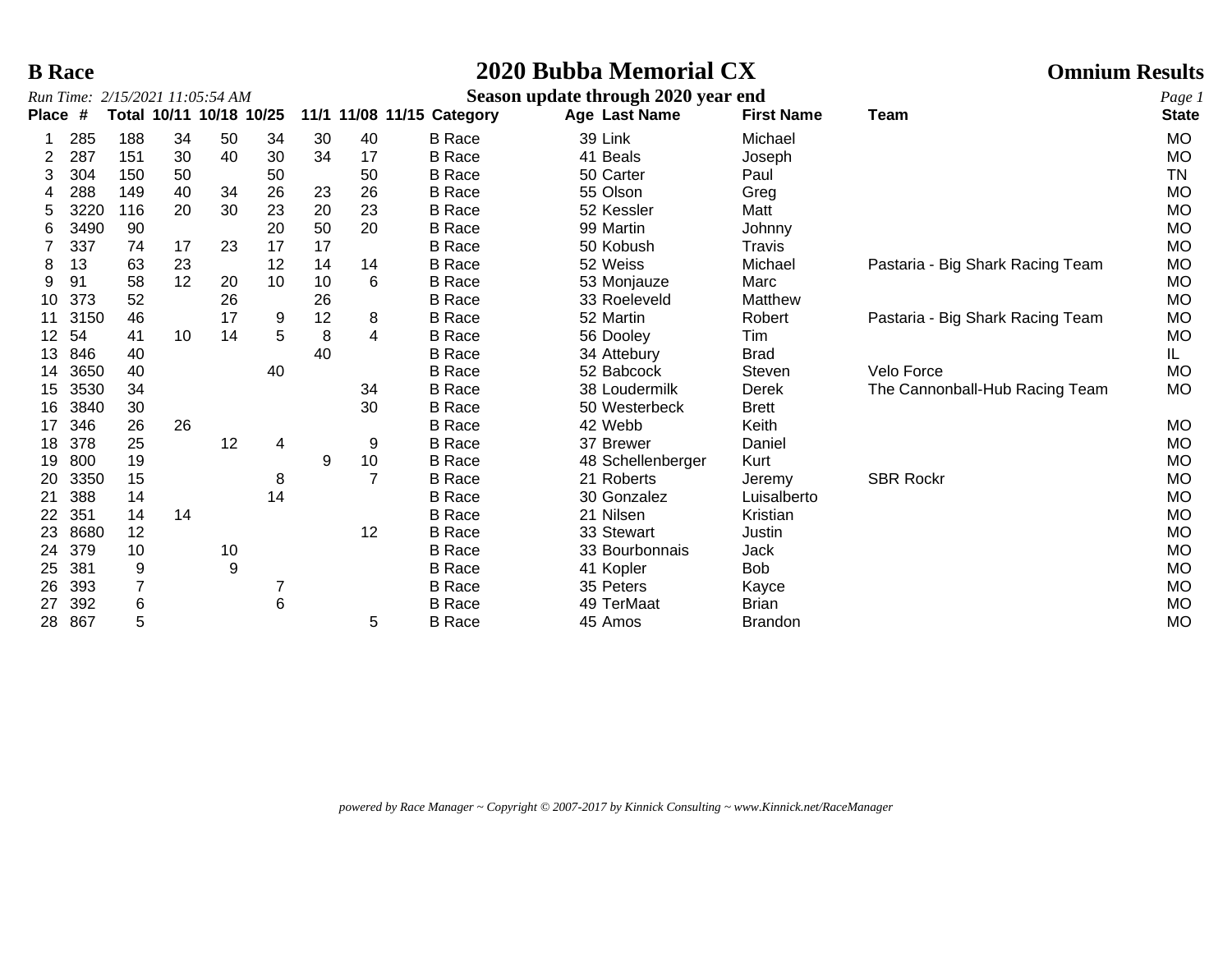# **A Race 2020 Bubba Memorial CX Omnium Results**

### *Run Time: 2/15/2021 11:05:54 AM* **Season update through 2020 year end** *Page 1*

| <b>Place</b> | #    |     |    | Total 10/11 10/18 10/25 |    |    |    | 11/1 11/08 11/15 Category | Age Last Name | <b>First Name</b> | Team                             | $\cdot$<br><b>State</b> |
|--------------|------|-----|----|-------------------------|----|----|----|---------------------------|---------------|-------------------|----------------------------------|-------------------------|
|              | 300  | 260 | 30 | 40                      | 50 | 50 | 50 | 40 A Race                 | 42 Miller     | Daniel            | Pastaria - Big Shark Racing Team | <b>MO</b>               |
|              | 299  | 218 | 50 | 26                      | 34 | 40 | 34 | 34 A Race                 | 44 Johnson    | Josh              |                                  | <b>MO</b>               |
|              | 333  | 184 | 34 | 30                      | 30 | 30 | 30 | 30 A Race                 | 28 Okenfuss   | Jon               | Maplewood Bicycle St. Louis      | <b>MO</b>               |
|              | 354  | 163 | 40 | 23                      | 40 | 34 | 26 | A Race                    | 37 Clark      | Devin             | Pastaria - Big Shark Racing      | <b>MO</b>               |
| 5            | 284  | 160 | 20 | 50                      |    |    | 40 | 50 A Race                 | 30 Seggebruch | Spencer           | Pastaria - Big Shark Racing Team | MO                      |
| 6            | 350  | 129 | 26 | 17                      | 26 | 23 | 20 | 17 A Race                 | 48 Cooper     | Craig             |                                  | <b>MO</b>               |
|              | 319  | 102 | 17 | 9                       | 20 | 26 | 10 | 20 A Race                 | 18 Jones      | Atticus           | The Cannonball-Hub Racing Team   | <b>MO</b>               |
|              | 316  | 86  | 23 |                         | 23 |    | 17 | 23 A Race                 | 37 Hynes      | Matthew           | Pastaria - Big Shark Racing Team | <b>MO</b>               |
|              | 323  | 71  | 14 | 14                      | 17 | 17 | 9  | A Race                    | 42 Bell       | Jonathan          | Dogfish/Team Noah                | <b>MO</b>               |
| 10           | 348  | 64  | 10 | 8                       | 12 | 12 | 8  | 14 A Race                 | 39 Gatto      | Vince             | Pastaria - Big Shark Racing Team | MO                      |
|              | 310  | 52  |    | 10                      | 14 | 14 | 14 | A Race                    | 40 Grace      | Brian             | Maplewood Bicycle St. Louis      | MO                      |
| 12           | 352  | 41  | 9  | 12                      | 10 | 10 |    | A Race                    | 35 Lang       | Andrew            | Pastaria - Big Shark Racing Team | <b>MO</b>               |
| 13           | 365  | 39  |    | 6                       |    | 9  | 12 | 12 A Race                 | 52 Babcock    | Steven            | Velo Force                       | <b>MO</b>               |
| 14           | 380  | 34  |    | 34                      |    |    |    | A Race                    | 37 Boyce      | Wesley            | Move Up Off-Road                 | <b>MO</b>               |
| 15           | 9001 | 26  |    |                         |    |    |    | 26 A Race                 | 53 Harre      | Chris             | Pastaria - Big Shark Racing Team | <b>MO</b>               |
| 16           | 875  | 23  |    |                         |    |    | 23 | A Race                    | 36 Hartzel    | lan.              | Dogfish/Team Noah                | МO                      |
|              | 353  | 21  | 12 |                         | 9  |    |    | A Race                    | 38 Loudermilk | Derek             | The Cannonball-Hub Racing Team   | <b>MO</b>               |
| 18           | 847  | 20  |    |                         |    | 20 |    | A Race                    | 40 Murch      | Kater             |                                  | МO                      |
| 19           | 383  | 20  |    | 20                      |    |    |    | A Race                    | 25 Switzer    | Mason             | Velo Force                       | <b>MO</b>               |
| 20           | 394  | 14  |    |                         |    |    |    | A Race                    | 32 Christison | Derek             | Pastaria - Big Shark Racing Team | <b>MO</b>               |
| 21           | 8760 | 10  |    |                         |    |    |    | 10 A Race                 | 27 Kukla      | <b>Brian</b>      |                                  | МO                      |
| 22           | 389  | 8   |    |                         | 8  |    |    | A Race                    | 39 Piepert    | Scott             |                                  | IL.                     |
| 23           | 382  |     |    | 7                       |    |    |    | A Race                    | 23 Zoughaib   | William           | Pastaria - Big Shark Racing      | <b>MO</b>               |

*powered by Race Manager ~ Copyright © 2007-2017 by Kinnick Consulting ~ www.Kinnick.net/RaceManager*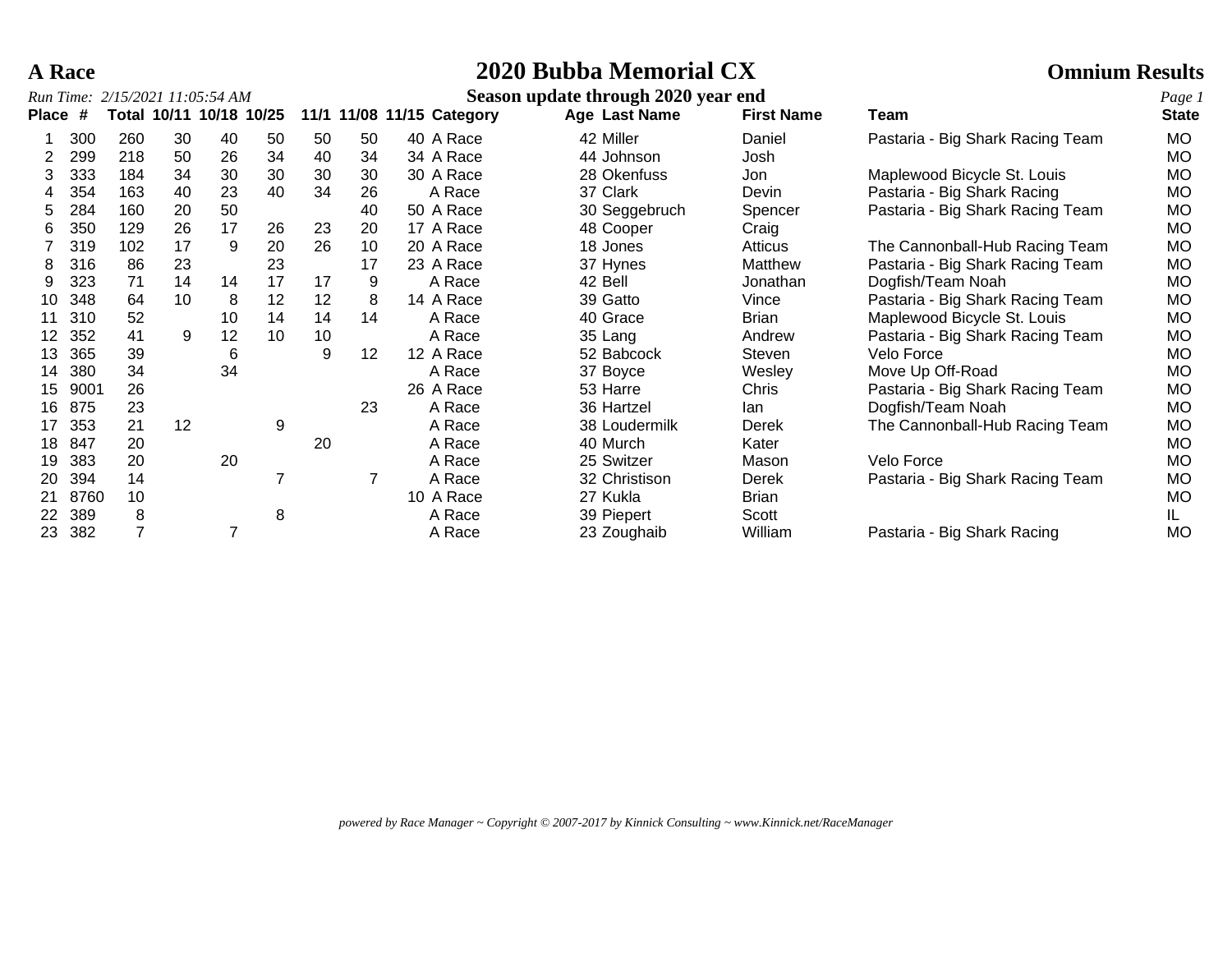# **Masters 40+ 2020 Bubba Memorial CX Omnium Results**

|         |      |     |    | Run Time: 2/15/2021 11:05:54 AM |                         |    |    |                           | Season update through 2020 year end |                   |                                        | Page 1       |
|---------|------|-----|----|---------------------------------|-------------------------|----|----|---------------------------|-------------------------------------|-------------------|----------------------------------------|--------------|
| Place # |      |     |    |                                 | Total 10/11 10/18 10/25 |    |    | 11/1 11/08 11/15 Category | Age Last Name                       | <b>First Name</b> | Team                                   | <b>State</b> |
|         | 360  | 156 |    | 26                              | 50                      | 40 | 40 | Masters 40+               | 46 Nelson                           | James             |                                        | MO.          |
|         | 3180 | 104 |    | 30                              | 40                      | 34 |    | Masters 40+               | 48 JOHNSON                          | <b>KEITH</b>      | <b>VELO FORCE</b>                      | МO           |
| 3       | 306  | 100 | 50 |                                 |                         |    |    | 50 Masters 40+            | 46 Bernstein                        | Jason             | Zealous Racing                         | ΙA           |
| 4       | 295  | 63  | 40 | 23                              |                         |    |    | Masters 40+               | 48 Reams                            | Jud               |                                        | <b>MO</b>    |
| 5.      | 865  | 50  |    |                                 |                         |    | 50 | Masters 40+               | 48 McManemy                         | Dan               |                                        | MO.          |
| 6.      | 396  | 50  |    |                                 |                         | 50 |    | Masters 40+               | 99 Rines                            | John              |                                        |              |
|         | 361  | 50  |    | 50                              |                         |    |    | Masters 40+               | 41 Wachter                          | Ryan              | Dogfish/Team Noah                      | MO.          |
| 8       | 3910 | 40  |    |                                 |                         |    |    | 40 Masters 40+            | 40 Landsness                        | Eric              |                                        | MO           |
| 9       | 362  | 40  |    | 40                              |                         |    |    | Masters 40+               | 43 Bridal                           | Ron               |                                        |              |
| 10      | 3110 | 34  |    | 34                              |                         |    |    | Masters 40+               | 46 Hagedorn                         | David             | Bike Surgeon Cycling Team built by the |              |
| 11      | 308  | 20  |    | 20                              |                         |    |    | Masters 40+               | 47 BETTS                            | Aaron             |                                        | МO           |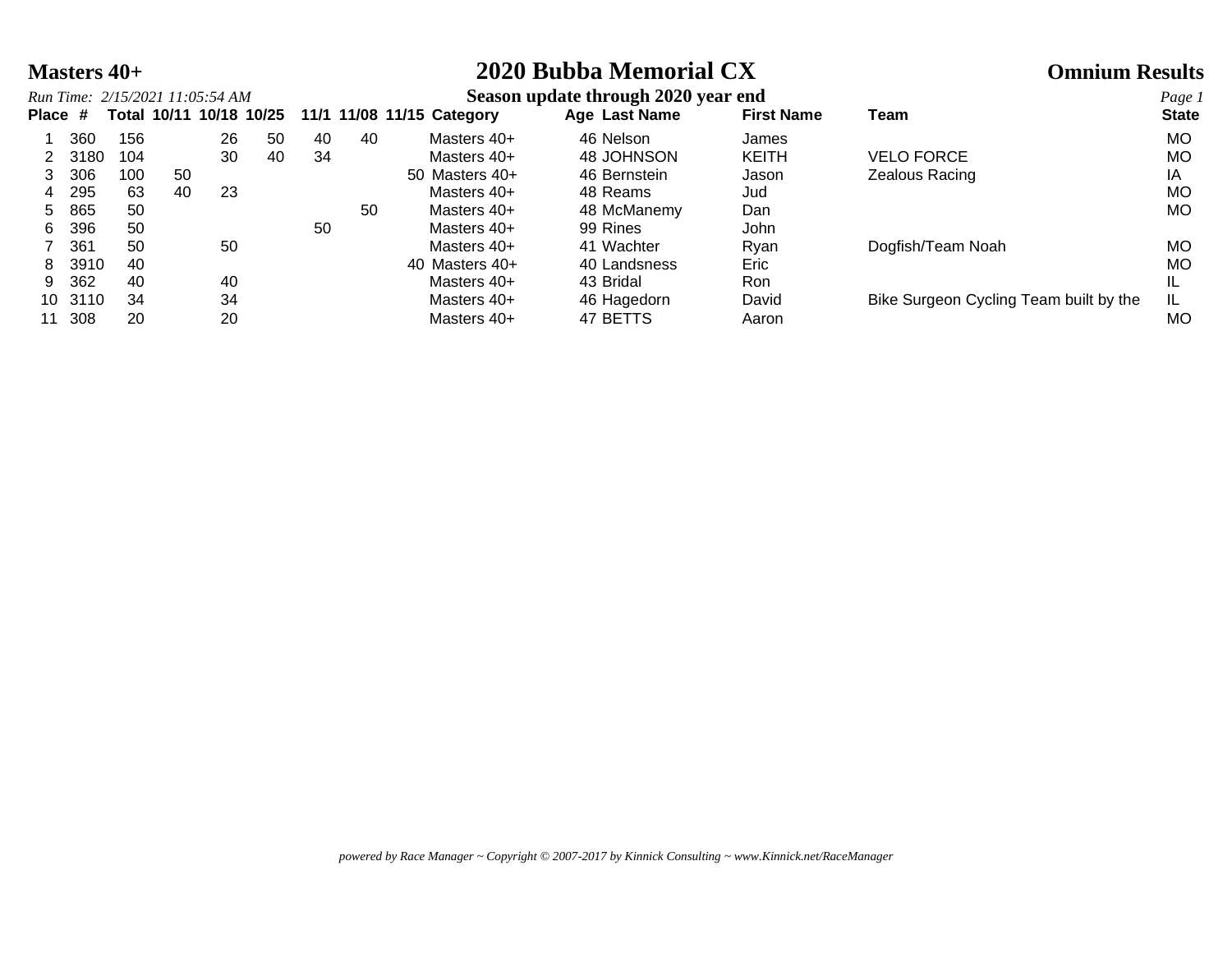## **Women Masters 40+ 2020 Bubba Memorial CX Omnium Results**

## *Run Time: 2/15/2021 11:05:54 AM* **Season update through 2020 year end** *Page 1* **Place # Total 10/11 10/18 10/25 11/1 11/08 11/15 Category Age Last Name First Name Team State** 1 343 300 50 50 50 50 50 50 Masters 40+ (W 53 strahan amy Pastaria Big Shark Racing MO 2 298 194 40 40 34 40 40 Masters 40+ (W 58 Dattilo Lisa Kay Pastaria - Big Shark Racing MO 3 309 74 34 10 40 Masters 40+ (W 49 DeZego Suzanne Pastaria Big Shark Racing MO 4 359 40 40 Masters 40+ (W 52 Henski Holly 5 877 34 34 Masters 40+ (W 52 Rabun Peggy 134 Montangle 2014) MO